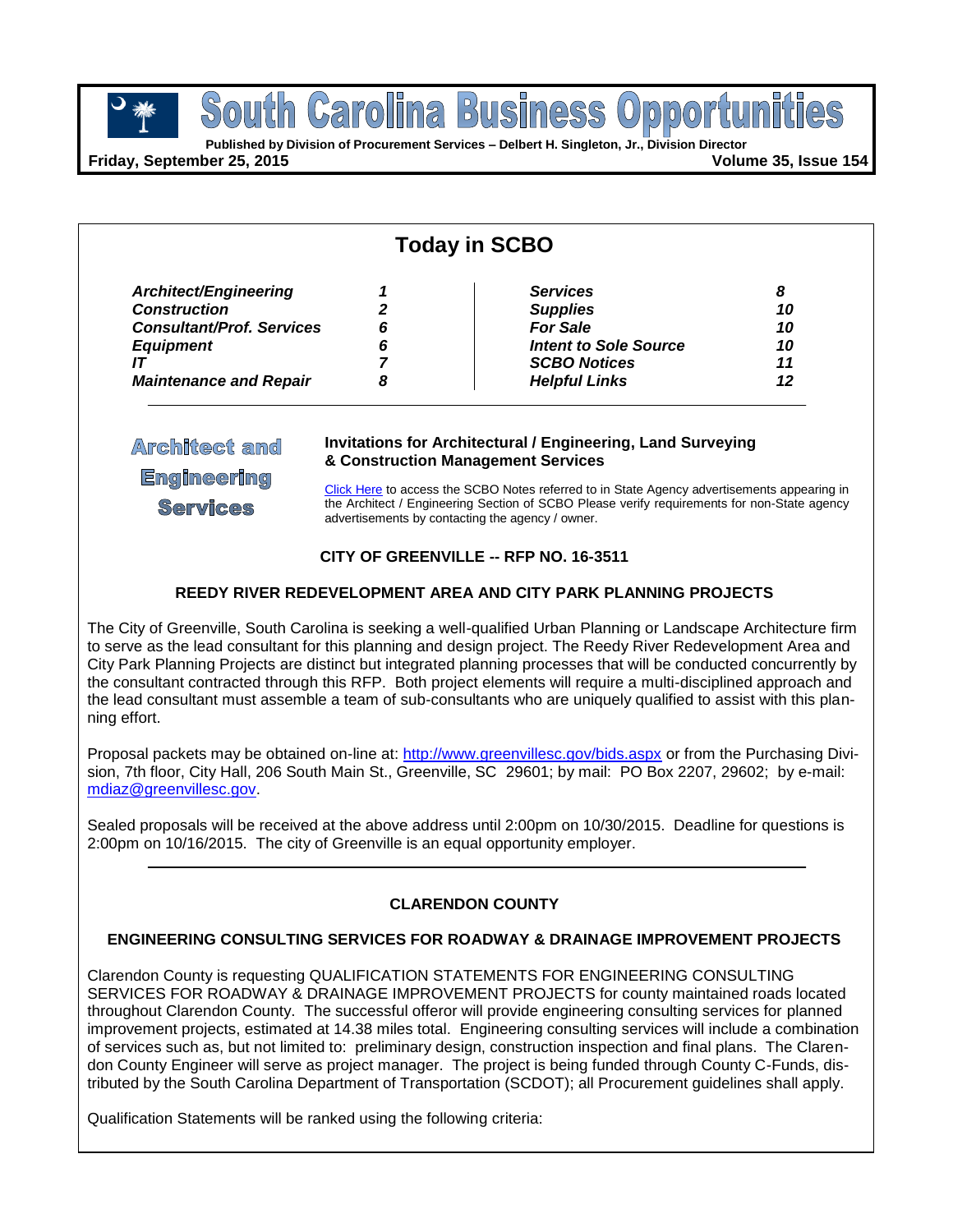- Past performance
- Ability of professional personnel
- Demonstrated ability to meet time and budget requirements
- Proximity to and knowledge of the locality of the project
- Recent, current, and project work load
- Creativity and insight related to the project
- Related experience on similar projects

A minimum of three (3) highest ranking offeror(s) will be selected for interviews; all offeror(s) will be notified in writing. The County anticipates that it will award a contract in a timely manner. This solicitation will result in an Indefinite Delivery Contract (IDC) contract and will be subject to approval and concurrence from the SC Department of Transportation.

The following IDC TERMS shall apply:

- Contract will be for a 2 year term not to exceed \$300,000
- No single Project Delivery may exceed \$100,000
- The form of the Contract shall be a Clarendon County Term Contract

Owner's Rights: Clarendon County reserves the right to accept or reject any, all or any part of statements received as a result of this request, to waive any informalities or to cancel in part or in its entirety this request, if it is in its best interest to do so. Clarendon County will be sole judge as to whether statements submitted meet all requirements. This is not a request for a priced proposal. This solicitation does not commit Clarendon County to award a contract, to pay any cost incurred in the preparation of bids or to procure for goods or services. Clarendon County is an equal opportunity employer.

Deadline To Submit: Sealed Qualification Statements must be received by 5:00pm on 10/16/2015 at the Clarendon County Procurement Department, 411 Sunset Drive, Manning, SC 29102.

Solicitation documents must be requested in writing, via fax, mail or e-mail (preferred) to:

**Tamika Malone CPPO, CPPB [procurement@clarendoncountygov.org](mailto:procurement@clarendoncountygov.org) PROCUREMENT DIRECTOR CLARENDON COUNTY 411 SUNSET DRIVE, ROOM 603 MANNING, SC 29102 FAX 803-433-4002 PHONE 803-433-2452**



**Invitations for Construction Bids**

Please verify requirements for non-State agency advertisements by contacting the agency / owner. Projects expected to cost less than \$50,000 are listed under the Minor Construction heading.

**Project Name:** SCDOT HEADQUARTERS GUARANTEED ENERGY SAVINGS CONTRACT **Project Number:** U12-T004-FW **Project Type:** Guaranteed Energy, Water, and Wastewater Savings Contract **Notice Is Hereby Given:** The SC Dept.of Transportation (SCDOT or Agency) request proposals from Energy Service Companies (ESCOs or Offerors) capable of providing guaranteed energy savings services design and construction on the above named project. It is mandatory that all Offerors desiring to submit a proposal must attend a pre-proposal conference as described below, perform an Investment Grade Audit, and submit all documents required in the SE-830: Request for Proposals for Guaranteed Energy, Water, and Wastewater Conservation Measures. No proposal will be accepted from an Offeror that has failed to comply with these requirements. It is the Agency's intent to interview no more than three ES-COs; therefore, the Agency may short list ESCOs. Only those shortlisted ESCOs will be invited to present their proposal to the selection committee. All ESCOs submitting a proposal must hold the required licenses at time of proposal.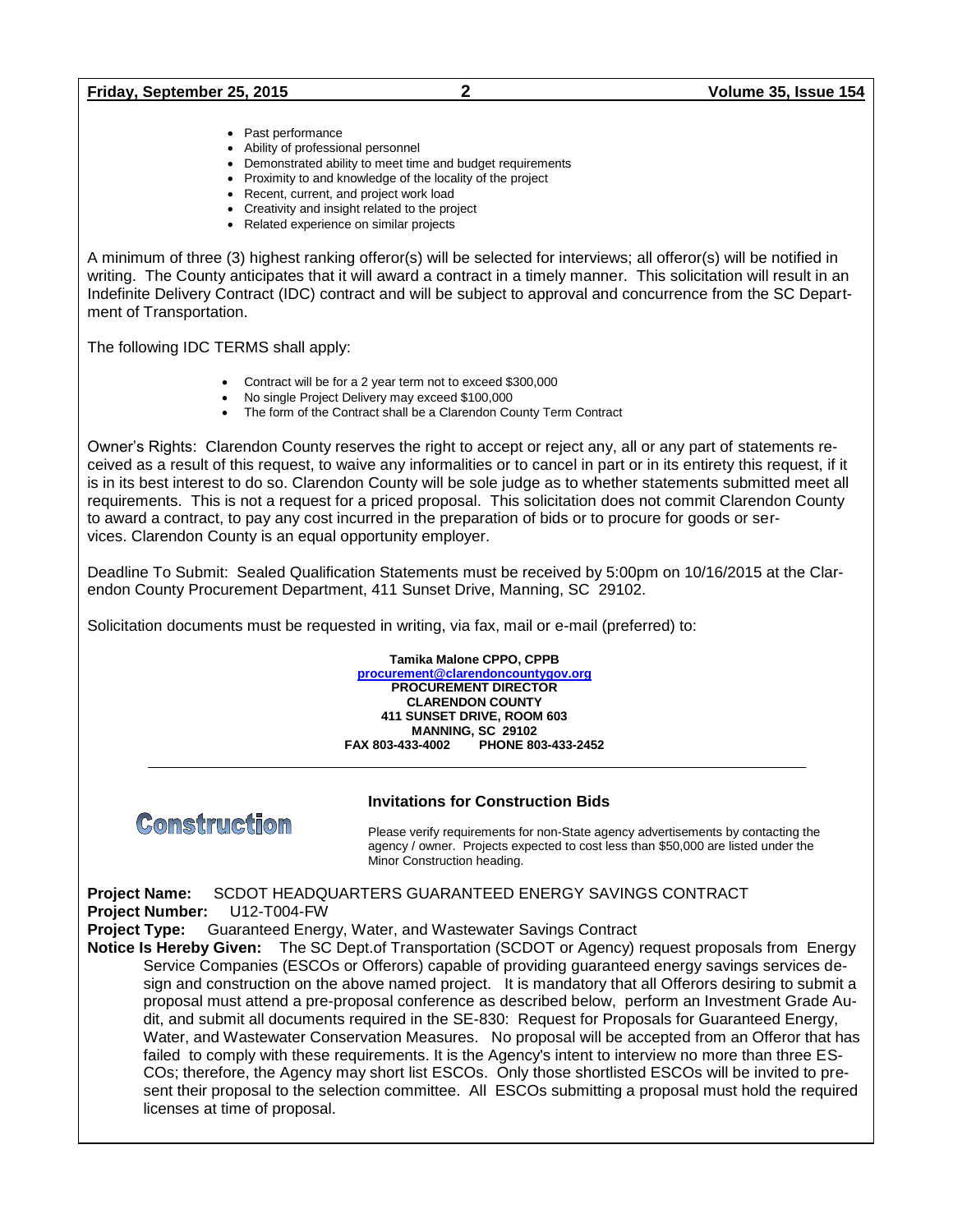| Friday, September 25, 2015 | Volume 35, Issue 154 |  |
|----------------------------|----------------------|--|
|                            |                      |  |

**Project Description:** SCDOT has a 228,000 sf Headquarters building and an adjacent 3 level parking garage. The Agency seeks to enter a guaranteed energy savings renovation project contract for this facility. Based on results of a previous study, the Agency is interested in evaluating the cost effectiveness of modifications which may include installation of an energy plant for the building to eliminate their present dependence on an area utility system for steam & chilled water, and improvements to the air distribution system and the control system. The building will remain occupied during the entire project.

**RFP/Solicitation Documents May Be Obtained From:** Suzette S. Johnson

**Agency:** South Carolina Department of Transportation

**Name Of Agency Procurement Officer:** Suzette S. Johnson

**Address:** 955 Park St., Columbia, SC 29201-3959

**Email:** [johnsonss@scdot.org](mailto:johnsonss@scdot.org)

**Telephone:** 803-737-1298 **Fax:** 803-131-1542

**Statement Of Proposal Closing Date:** 12/2/2015 **Time:** 4:00pm **Purchasing Agency:** SC Department of Transportation

**Statement Of Proposal Delivery Address(es):**

**Hand Delivery:** Suzette S. Johnson, SCDOT, 955 Park St., Room 121, Columbia, SC 29201-3959 **Mail Service:** Suzette S. Johnson, SCDOT, 955 Park St., Room 121, Columbia, SC 29201-3959

**Pre-Proposal Conf.:** Yes, mandatory

**Date/Time:** 10/13/2015 10:00am

**Place:** SC Department of Transportation, 5th Floor Auditorium, 955 Park Street, Columbia, SC 29201

**Project Name:** CAROLINA THEATER PARKING LOT CONSTRUCTION **Project Number:** H38-I322 **Project Location:** USC Salkehatchie Campus, Allendale, SC **Bid Security Required:** Yes **Performance Bond Required:** Yes **Payment Bond Required:** Yes **Construction Cost Range:** \$45,000 to \$55,000 **Description of Project:** Grade, construct parallel parking spaces along Mulberry Street. Small and minority business participation is encouraged. Contractor may be subject to performance appraisal at close of project. **Bidding Documents / Plans May Be Obtained From:** [http://purchasing.sc.edu](http://purchasing.sc.edu/) "Facilities/Construction Solicitation & Awards It is the contractor's responsibility to download all bidding documents from the purchasing website. **Note:** Bidders must obtain bidding Documents/Plans from the above listed source(s) to be listed as an official plan holder. Only those bidding documents / plans obtained from the source(s) are official. Bidders that rely on copies of bidding documents / plans obtained from any other source do so at their own risk. All written communications with official plan holders & bidders will be via email or website posting. **Architect/Engineer:** Carolina Engineering Consultants, Inc. **A/E Contact:** Jeff Ackerman, P.E. **A/E Address:** PO Box 294, Beaufort, SC 29208 **A/E E-mail:** [jeffa@carolinaengineering.com](mailto:jeffa@carolinaengineering.com) **A/E Telephone:** 843-322-0553 Ext. 11 **A/E Fax:** 843-322-0556 **Note:** All questions & correspondence concerning this Invitation to Bid shall be addressed to the A/E. **Agency/Owner:** University of South Carolina **Name & Title of Agency Coordinator:** Hatice Hikmet **Address:** 743 Greene Street, Columbia, SC 29208 **E-mail:** [hikmeth@mailbox.sc.edu](mailto:hikmeth@mailbox.sc.edu) **Telephone:** 803-777-9994 **Fax:** 803-777-7334 **Pre-Bid Conf./Site Visit:** Yes, non-mandatory **Pre-Bid Date/Time:** 10/15/2015 10:00am **Place:** Dean's Conference Room, Science Building (Building 840), 465 James Brandy Blvd., Allendale, SC 29810 **Bid Closing Date/Time:** 10/27/2015 2:00pm **Place:** 743 Greene St., Columbia, SC 29208 **Deliver Bids To:** Hatice Hikmet (Bid Enclosed), 743 Greene Street, Columbia, SC 29208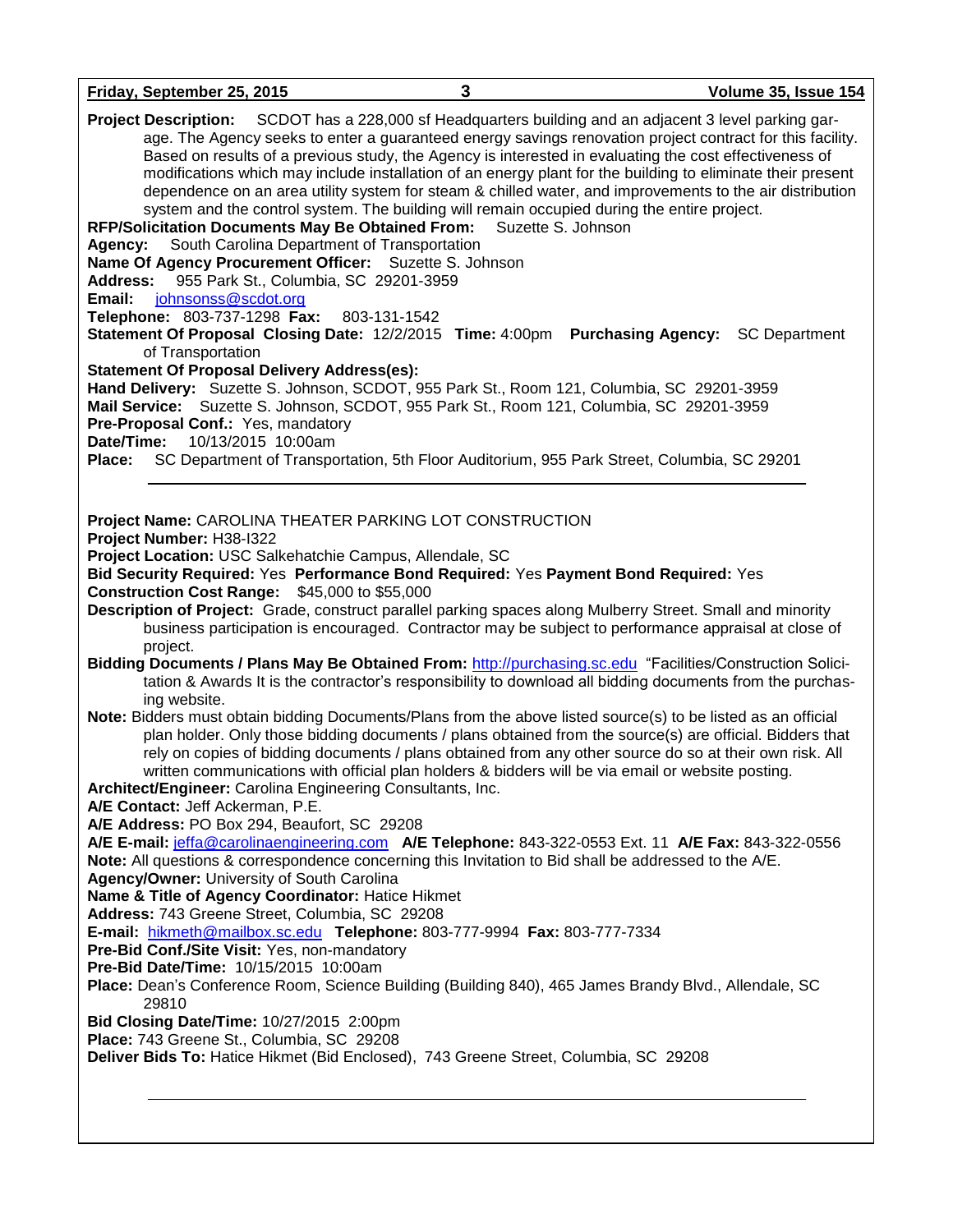| Friday, September 25, 2015 |  |
|----------------------------|--|
|----------------------------|--|

**Friday, September 25, 2015 4 Volume 35, Issue 154**

**Project Name:** DESIGN-BUILD REPLACE FIRE SYSTEM STANDPIPE AT FOLLY BEACH FISHING PIER **Project Number:** RFP No. 2016-005 **Project Location:** 101 East Arctic Avenue, Folly Beach, SC 29439 **Bid Security Required:** Yes **Performance Bond Required:** Yes **Payment Bond Required:** Yes **Description of Project:** Design-Build Contractor to provide design, engineering and construction services to replace the Fire System standpipe located at Folly Beach Fishing Pier **Bidding Documents / Plans May Be Obtained From:** [www.charlestoncountyparks.com/bids](http://www.charlestoncountyparks.com/bids) **Agency/Owner:** Charleston County Parks and Recreation Commission **Name & Title of Agency Coordinator:** Deborah Taylor CPPO, Procurement Manager **Address:** 861 Riverland Drive, Charleston, SC 29412 **E-mail:** [prcprocurement@ccprc.com](mailto:prcprocurement@ccprc.com) **Fax:** 843-762-2683 **Pre-Bid Conf./Site Visit:** Yes, non-mandatory **Pre-Bid Date/Time:** 10/13/2015 2:00pm **Place:** Folly Beach Fishing Pier, 101 East Arctic Avenue **Bid Closing Date/Time:** 10/27/2015 2:00pm **Place:** 861 Riverland Drive Charleston SC 29412 **Deliver Bids To:** Deborah Taylor, Procurement Manager, 861 Riverland Drive, Charleston, SC 29412 **Project Name:** H.E. BONNER ELEMENTARY SCHOOL PARKING LOT ADDITION (REBID) **Project Number:** IFB 457-(15-16) **Project Location:** H.E. Bonner Elementary, 171 Macedonia Foxes Circle, Moncks Corner, SC 29461 **Bid Security Required:** Yes **Performance Bond Required:** Yes **Payment Bond Required:** Yes **Construction Cost Range:** Under \$200,000 **Description of Project:** Parking Lot Addition to Elementary School **Bidding Documents / Plans May Be Obtained From:** <http://www.berkeley.k12.sc.us/departments.cfm?subpage=54016>

**Architect/Engineer:** Cypress Engineering

**A/E Contact:** Will Rogan, Jr.

**A/E Address:** 100 S. Main Street, Summerville, SC 29483

**Agency/Owner:** Berkeley County School District

**Name & Title of Agency Coordinator:** Ashley Cash

**Address:** 2226 Old Highway , 52Moncks Corner, SC 29461

**E-mail:** [Casha@bcsdschools.net](mailto:Casha@bcsdschools.net)

**Telephone:** 843-899-8202

**Pre-Bid Conf./Site Visit:** Yes, non-mandatory

**Pre-Bid Date/Time:** 10/1/2015 9:00am

**Place:** H E. Bonner Elementary School

**Bid Closing Date/Time:** 10/21/2015 2:00pm

**Place:** BCSD Operations and Facilities

**Hand Deliver Bids To:** Ashley Cash, BCSD Operations and Facilities, 2226 Old Highway 52, Moncks Corner, SC 29461

**Mail Bids To:** BCSD Operations and Facilities, 2226 Old Highway 52Moncks Corner, SC 29461

### **CITY OF COLUMBIA -- PROJECT: WM419102/SS7266**

### **ADMINISTRATIVE OFFICES, FLEET MANAGEMENT AND STORAGE FACILITY**

### **FOR WATER AND WASTEWATER DIVISION**

Sealed proposals will be received by the Mayor and City Council of the City of Columbia, South Carolina, for the above titled project. Proposals will be accepted from any Contractor qualified to bid under the South Carolina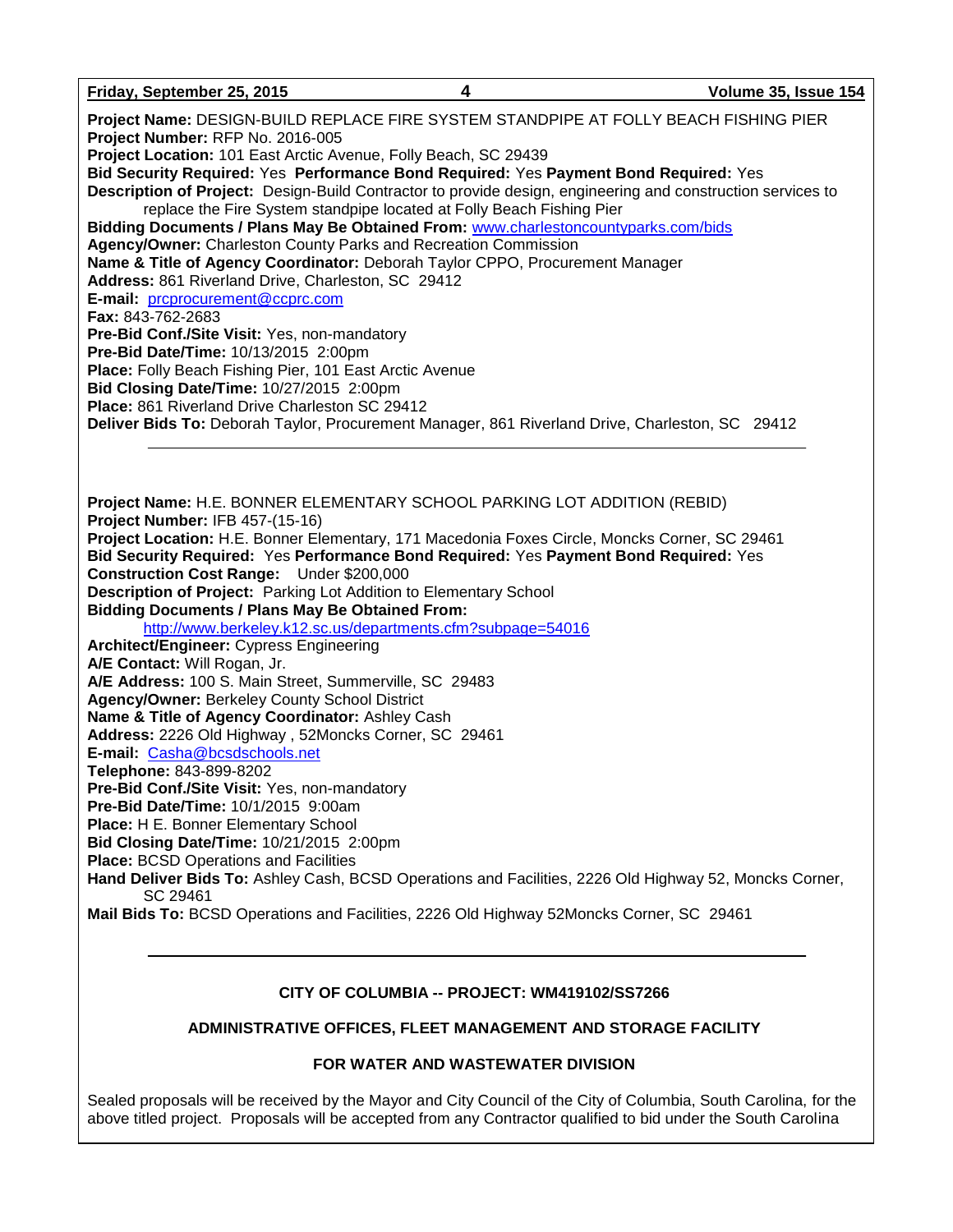| Friday, September 25, 2015 |  |
|----------------------------|--|
|----------------------------|--|

Licensing Law, until 2:00pm on 11/12/2015 in the seventh floor Conference Room, 1136 Washington Street in Columbia, South Carolina. The proposals of those bidders showing satisfactory evidence that they are appropriately licensed will be publicly opened by the City Engineer. The work to be done consists of, but not limited to site work and all appurtenances associated with this project as referenced in Special Provisions and as reflected on the plans.

Contractor is to provide a copy of their Contractor's License with their bid and shall have the required classification for the scope of the work. The Subcontractor Outreach Program and the Local Business Preference Policy are applicable.

Engineer's Project Estimate Range \$14,700,000.00 - \$15,000,000.00 (no federal funding involved).

This project is being bid under "Traditional Method" and "Electronic Method" (Bid Online). Failure to submit via BOTH methods will result in rejection of bids. For current updates to the bidding of this project visit: [www.columbiasc.net/](http://www.columbiasc.net/) Online svc tab/Bid Online tab

The City of Columbia reserves the right to waive technicalities, to reject any or all bids and to make such awards as, in the opinion of the City, appear to be to the best interest of the City. Failure to use the bid bond form contained in the bid proposal forms (bid bond, page 1 & 2), without modification, will result in rejection of the bid.

Plans, specifications and bid proposal forms are on display at the office of the Director of Utilities and Engineering, seventh floor, 1136 Washington Street, Columbia, South Carolina, 29201. Inquiries should be address to Tava B. Robinson, Utilities and Engineering Department, City of Columbia at 803- 545-3260.

Copies of plans and specification must be secured on or after 9/23/2015 at the office of the Director of Utilities and Engineering, City of Columbia, PO Box 147, Columbia, South Carolina 29217 for a non-refundable payment of \$200.00, payable to the City of Columbia, Department of Utilities and Engineering for each set of drawings and specifications. NOTE: checks must be made payable to the city of columbia, department of utilities and engineering.

Due to the required compliance with terms and conditions of the Subcontracting Outreach Program of Cityfunded construction projects of Two Hundred Thousand and No/100 (\$200,000.00) Dollars or more, it will be necessary for all general contractors submitting a bid for this project to acquire their plans and specification books no later than 10/27/2015.

Subcontractor Outreach Program Information will be provided during the PRE-BID CONFERENCE, which will be held on 10/27/2015 at 2:00pm in the Seventh Floor Conference Room at 1136 Washington Street, Utilities and Engineering Department, Columbia, South Carolina 29201.

**Description:** OLD KROGER UNDERGROUND WATER QUALITY BASIN **Solicitation Number:** 2016-IFB-22 **Submit Offer By:** 10/15/2015 3:00pm **Purchasing Agency:** Lexington County, 212 South Lake Drive, Suite 503, Lexington, SC 29072 **Contact:** Angela Seymour **Email:** [aseymour@lex-co.com](mailto:aseymour@lex-co.com) **Phone:** 803-785-8319 **Download Solicitation From:** <https://bids.sciquest.com/apps/Router/PublicEvent?CustomerOrg=LexingtonCounty>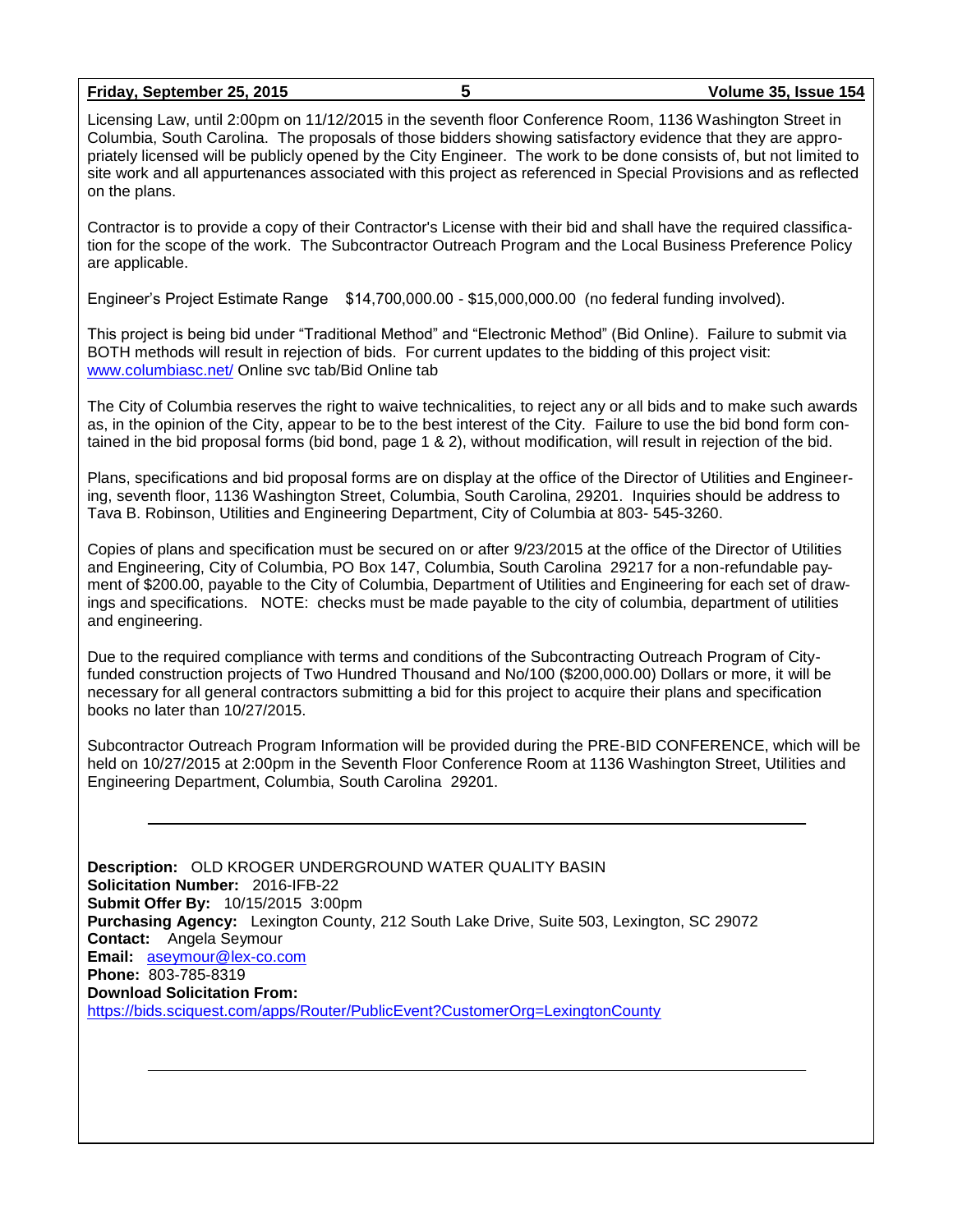**Friday, September 25, 2015 6 Volume 35, Issue 154**

# **Consultant / Professional Services**

**Description:** Request for Qualifications for HAZARDOUS MATERIAL SAMPLING/TESTING for Identified Properties through the City of Aiken Neighborhood Initiative Program

**Delivery Point:** Aiken, SC **Submit Offer By:** 10/9/2015 3:00pm

**Purchasing Agency:** City of Aiken, 135 Laurens St. SW, PO Drawer 1177, Aiken, SC 29801 **Buyer:** Stuart Bedenbaugh, 803-642-7654, [sbedenbaugh@cityofaikensc.gov](mailto:sbedenbaugh@cityofaikensc.gov) **Direct Inquiries To:** Emory Langston, **elangston@cityofaikensc.gov Download Solicitation From:** <https://www.cityofaikensc.gov/WebLink8/0/doc/207386/Page1.aspx>

# Equipment

**Description:** AIR CONDITIONERS FOR GSAH (RE-ADVERTISED DUE TO BID DATE CHANGE) **Solicitation Number:** 5400010232 **Site Visit:** 10/1/2015 9:30am **Location:** GSAH 15 University Street, Greenville, SC 29601 **Submit Offer By:** 10/07/2015 11:00am **Purchasing Agency:** SC Department of Education 1429 Senate Street, Suite 200 Columbia, SC 29201 **Buyer:** DALE EDWARDS **Email:** [DEdwards@ed.sc.gov](mailto:DEdwards@ed.sc.gov) **Download Solicitation From:**  <http://webprod.cio.sc.gov/SCSolicitationWeb/solicitationAttachment.do?solicitnumber=5400010232>

**Description:** INDOOR SINGLE PACKAGE VERTICAL, AIR-COOLED HEAT PUMP UNIT **Solicitation Number:** 16.12.LS.Q **Delivery Point:** Charleston, SC **Submit Offer By:** 10/5/2015 2:00pm **Purchasing Agency:** College of Charleston **Buyer:** Lew SanFelice, 843-953-5510 / [sanfelicel@cofc.edu](mailto:sanfelicel@cofc.edu) **Download Solicitation From:** [http://ebid.cofc.edu](http://ebid.cofc.edu/) Under "Current Bid Opportunities".

**Description:** VIDEO SURVEILLANCE AND ACCESS DOOR ADDITIONS/REPAIR **Solicitation Number:** 092515-ASD1 **Delivery Point:** Williamston, SC **Pre-bid Conf.:** Mandatory. 10/2/2015 2:00pm **Location:** Anderson School District One Boardroom, 801 N Hamilton St. Williamston, SC 29697 **Submit Offer By:** 10/16/2015 2:00pm **Purchasing Agency:** Anderson School District One **Buyer:** Robbie Binnicker, 864-847-7344 / [binnickr@apps.anderson1.org](mailto:binnickr@apps.anderson1.org) **Direct Inquiries To:** Chris Powell, [chrispowell@hcaconsult.com](mailto:chrispowell@hcaconsult.com) **Download Solicitation From:** <http://www.anderson1.k12.sc.us/site/default.aspx?PageID=1>(listed under Purchasing Department)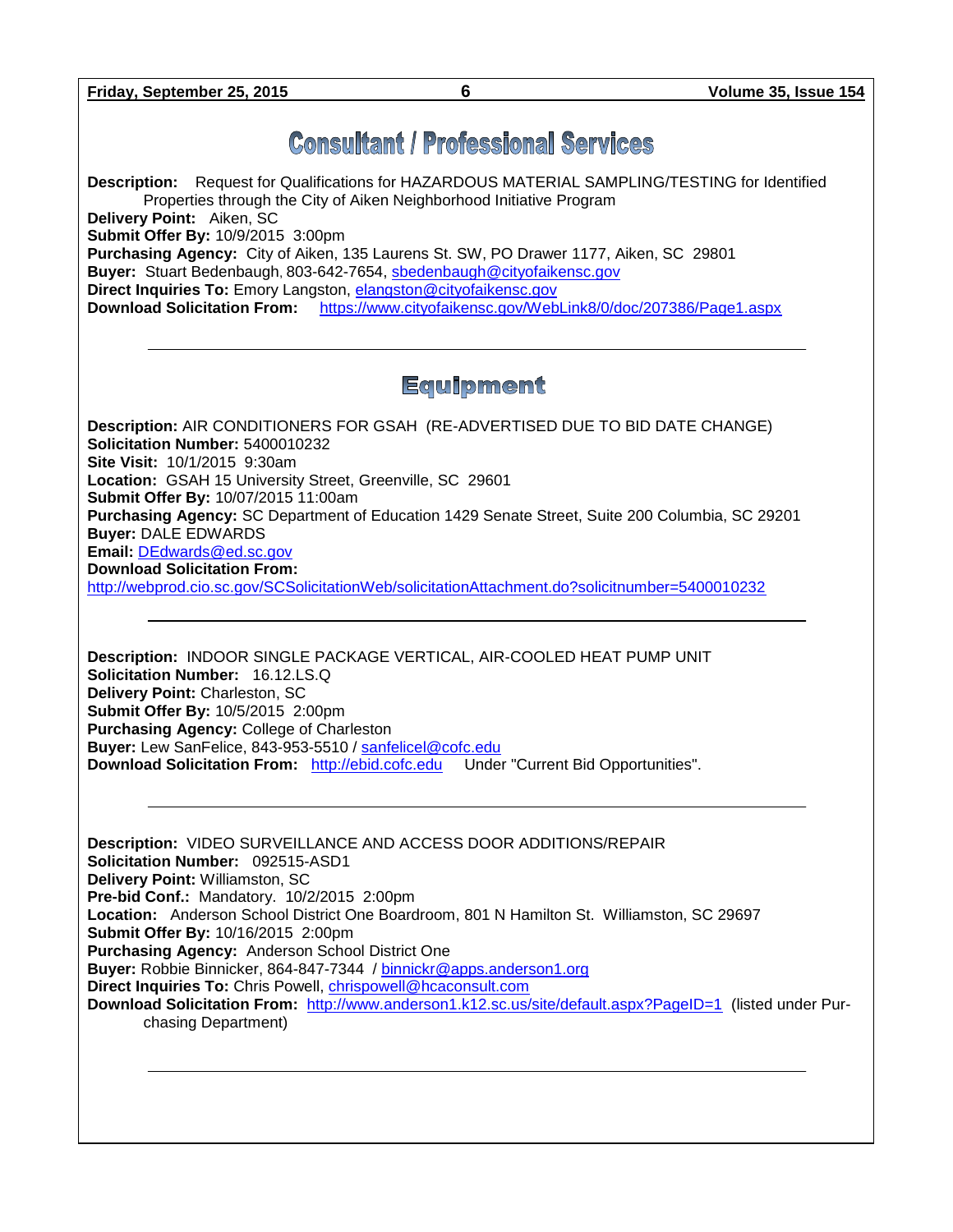### **Friday, September 25, 2015 7 Volume 35, Issue 154**

**Description:** FIKE RECREATION SUNDECK LIGHTING **Solicitation Number:** 66404029 **Delivery Point:** Clemson, SC **Submit Offer By:** 10/6/2015 11:00am **Purchasing Agency:** Clemson University, Procurement Services, Administrative Services Bldg.,108 Perimeter Rd., Clemson, SC 29634 **Buyer:** Allison Patton, 864-656-3677 / [apatton@clemson.edu](mailto:apatton@clemson.edu) **Download Solicitation From:** Online solicitations only. Solicitations can be viewed at [www.clemson.edu/cfo/procurement/vendors](http://www.clemson.edu/cfo/procurement/vendors)

**Description:** The County of Calhoun is accepting sealed bids for the purchase of (3) THREE 2,500-GALLON TANKER FIRE TRUCKS **Solicitation Number:** firetrucks2015 **Delivery Point:** 102 Courthouse Drive, Courthouse Annex, ste.112, St. Matthews SC 29135 **Pre-bid Conf.:** Mandatory. 10/8/2015 4:00pm **Location:** Calhoun County Annex Council Chambers **Submit Offer By:** 10/26/2015 4:00pm **Purchasing Agency:** Calhoun County Government, 102 Courthouse Drive, Ste. 108, St. Matthews SC 29135 **Buyer:** Calhoun County, 803-530-3991 / 803-655-5670 / [btill@calhouncounty.sc.gov](mailto:btill@calhouncounty.sc.gov) **Direct Inquiries To:** Randy Coleman, 808-664-1392, [ftmotte603@aol.com](mailto:ftmotte603@aol.com) or James Brown, 803-516-1853, [bvfd4@mybluelight.com](mailto:bvfd4@mybluelight.com)

**Download Solicitation From:** <http://www.calhouncounty.sc.gov/departments/Pages/Procurement.aspx>

### **PICK-UP TRUCK 4X4 CREW CAB FOR ANDERSON CO.**

Anderson County is accepting sealed bids for a New or Unused Pick-Up Truck 4x4 Crew Cab, reference Bid No. 16-019. Bids must be received no later than 11:15am on 10/15/2015. Bids are to be returned to the Anderson County Purchasing Department, Room 115 of the Anderson County Historic Courthouse, 101 S. Main Street, Anderson, SC 29624.

Interested parties are to visit the Anderson County website at [www.andersoncountysc.org](http://www.andersoncountysc.org/) under the Purchasing Department area to request information.

## **Information Technology**

Anderson County is accepting sealed bids for a Computers for Sheriff's Office, reference Bid No. 16-021. Bids must be received no later than 11:30am on 10/15/2015. Bids are to be returned to the Anderson County Purchasing Department, Room 115 of the Anderson County Historic Courthouse, 101 S. Main Street, Anderson, SC 29624.

Interested parties are to visit the Anderson County website at [www.andersoncountysc.org](http://www.andersoncountysc.org/) under the Purchasing Department area to request information.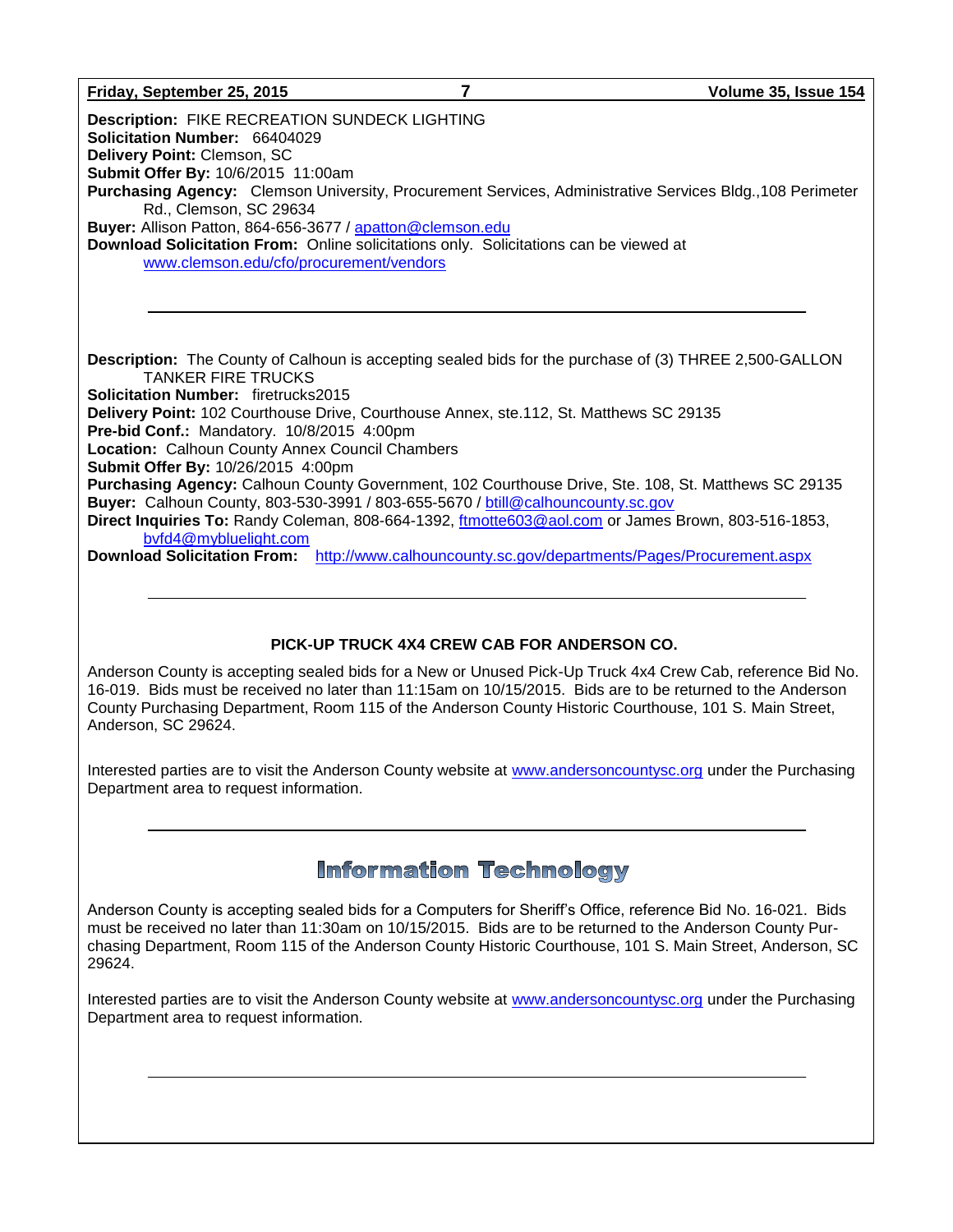**Friday, September 25, 2015 8 Volume 35, Issue 154**

### **Maintenance and Repair**

**Description**: The Lancaster County School District is accepting sealed bids for FENCING REPAIRS, REPLACEMENT, & INSTALLATION

**Solicitation Number**: 201603

**Bid Due Date/Time**: 10/14/2015 2:00pm

**Submit to**: Lancaster County School District, Attn: Jan Petersen, Director of Procurement, 300 South Catawba Street, Lancaster, SC 29720

**Inquiries**: [procurement.dept@lcsdmail.net](mailto:procurement.dept@lcsdmail.net)

**Bid Requests:** <http://www.lancastercsd.com/financeprocurement/procurement-2/>

# **Services**

**Description:** LAWN MAINTENANCE **Solicitation Number:** 5400010304 **Pre-bid Conf.:** 10/1/2015 10:00am **Location:** SC Aeronautics Commission, 2553 Airport Blvd., West Columbia, SC 29170 **Submit Offer By:** 10/08/2015 10:00am **Purchasing Agency:** Department of Administration 1200 Senate Street, Suite 409 Columbia, SC 29201-3200 **Buyer:** WILLIAM EVANS **Email:** [jevans@mmo.sc.gov](mailto:jevans@mmo.sc.gov) **Download Solicitation From:**  <http://webprod.cio.sc.gov/SCSolicitationWeb/solicitationAttachment.do?solicitnumber=5400010304>

**Description:** UNARMED SECURITY GUARD SERVICES FOR THE UNIVERSITY OF SOUTH CAROLINA **Solicitation Number:** USC-FPB-2876-CJ **Delivery Point:** Columbia, SC **Submit Offer By:** 10/12/2015 3:00pm **Purchasing Agency:** University of South Carolina, 1600 Hampton Street Suite 606 Columbia, SC 29208 **Buyer:** Charles Johnson, 803-777-4115 **Download Solicitation From:** The bid package is available through the USC Purchasing Dept. website: <http://purchasing.sc.edu/> or call the USC Bid Line at 803-777-0256.

**Description:** CONCRETE AND PAVER REPAIRS ON ELK AVENUE **Solicitation Number:** PUR682 **Delivery Point:** Rock Hill, SC **Pre-bid Conf.:** Mandatory. 10/7/2015 10:00am **Location:** Elk Avenue Walkway outside the Comprium Museum at 117 Elk Avenue, Rock Hill, SC 29730 **Submit Offer By:** 10/14/2015 2:00pm **Purchasing Agency:** City of Rock Hill Operations Center Purchasing Office, 757 S. Anderson Rd., Building 103, Rock Hill, SC 29730 **Buyer:** Tom Stanford, Financial Analyst **Direct Inquiries To:** Tom Stanford, 803-329-7070, [tom.stanford@cityofrockhill.com](mailto:tom.stanford@cityofrockhill.com) **Download Solicitation From:** [www.cityofrockhill.com](http://www.cityofrockhill.com/)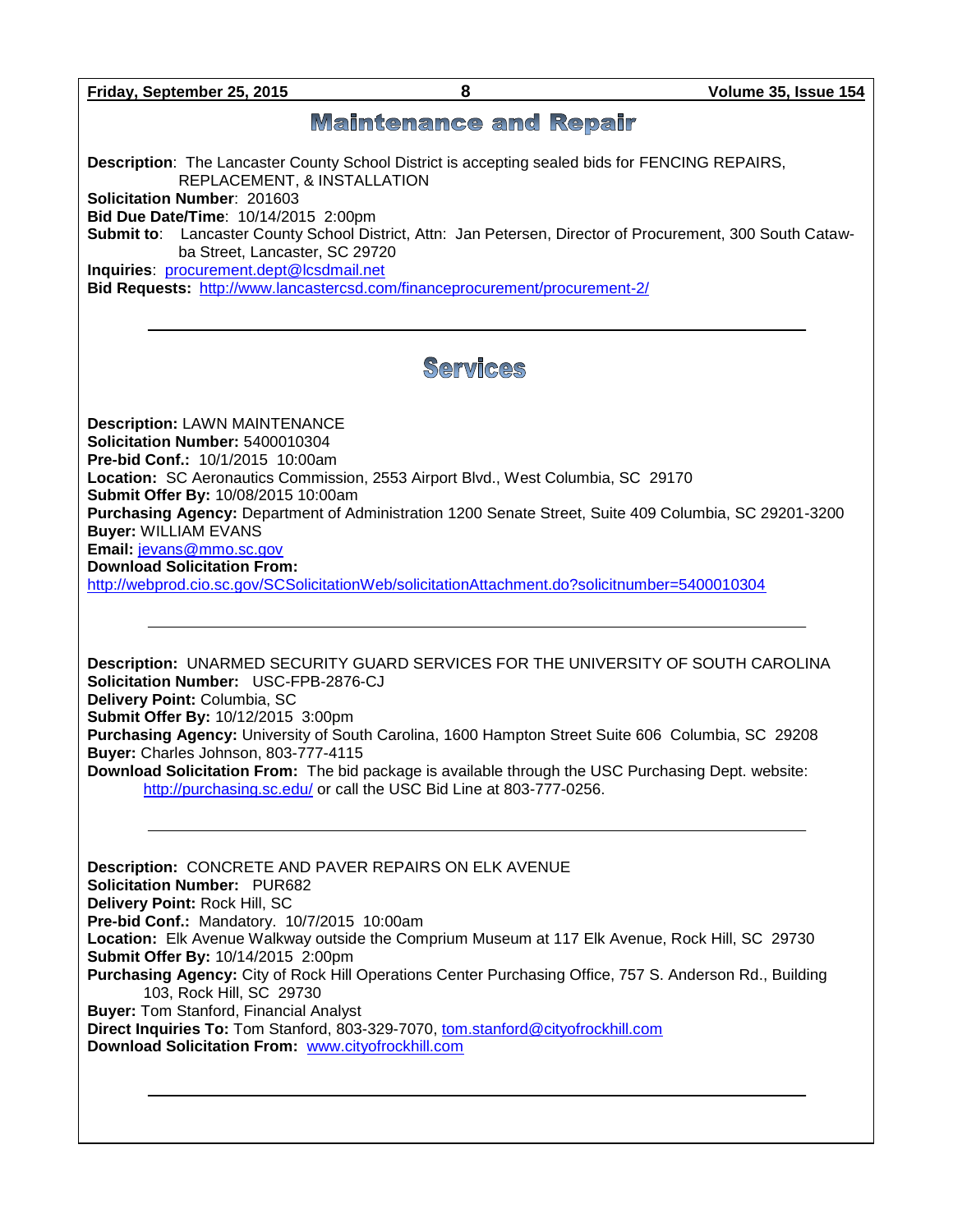**Friday, September 25, 2015 9 Volume 35, Issue 154**

### **DISPOSAL AND RECYCLING OF SURPLUS COMPUTERS, E-WASTE / E-SCRAP**

Clarendon County is accepting sealed PROPOSALS from qualified sources for Proper Disposal/Recycling of Surplus Computers: E-Waste/E-Scrap In Clarendon County. Pick-up site is located at the Clarendon Co. landfill 2475 J.W. Rhames Road, HWY-100, Manning, SC 29102.

OWNERS RIGHTS: Clarendon County reserves the right to accept or reject any, all or any part of proposals received as a result of this request, to waive any informalities or to cancel in part or in its entirety this request, if it is in its best interest to do so. Clarendon County will be sole judge as to whether proposals submitted meet all requirements. Proposals will not be considered from any vender owing delinquent business property taxes to Clarendon County.

All proposals submitted shall become the property of Clarendon County. The highest ranked proposal(s) may warrant an oral presentation. If applicable, you will receive an invitation to make an oral presentation. The County reserves the right to interview all or any of the responding firms to this RFP. All proposals must provide satisfactory evidence of ability to furnish services in accordance with the terms and conditions outlined in the solicitation.

Proposals will be ranked using the following criteria:

- List of relevant projects including description, scope, project cost, and owner's contact information.
- Immediate availability to do work.
- References
- Price Proposal

Deadline to Submit: Sealed QUALIFICATION STATEMENTS must be received by 5:00pm on 10/15/2015 in the Clarendon County Procurement Department, 411 Sunset Drive, Manning, SC 29102.

Solicitation documents must be requested in writing, via fax, mail or e-mail (preferred) to:

**Tamika Malone CPPO, CPPB [procurement@clarendoncountygov.org](mailto:procurement@clarendoncountygov.org) Procurement Director Clarendon County 411 Sunset Drive, Room 603 Manning, SC 29102 Fax 803-433-4002 Phone 803-433-2452**

### **RICHLAND CO. -- RC-646-B-2016, ROLL CART AUDIT AND RETROFIT**

Richland County Government, South Carolina is requesting bids from qualified contractors for Roll Cart Audit and Retrofit.

One original sealed bid clearly marked: "RC-646-B-2016, ROLL CART AUDIT & RETROFIT" shall be submitted in an enclosed and secured envelope/container; the container shall be addressed to:

> **Richland County Government Office of Procurement and Contracting 2020 Hampton Street, Suite 3064 (Third Floor) Columbia, SC 29204-1002 Attn: Jennifer Wladischkin**

Bids will be accepted until 2:00pm on 10/26/2015. Bids shall not be accepted after the above date and time.

Solicitation packages may be obtained by accessing our website on the Procurement page at: <http://www.richlandonline.com/Government/Departments/BusinessOperations/Procurement.aspx> or by contacting Jennifer at [wladj@rcgov.us.](mailto:wladj@rcgov.us)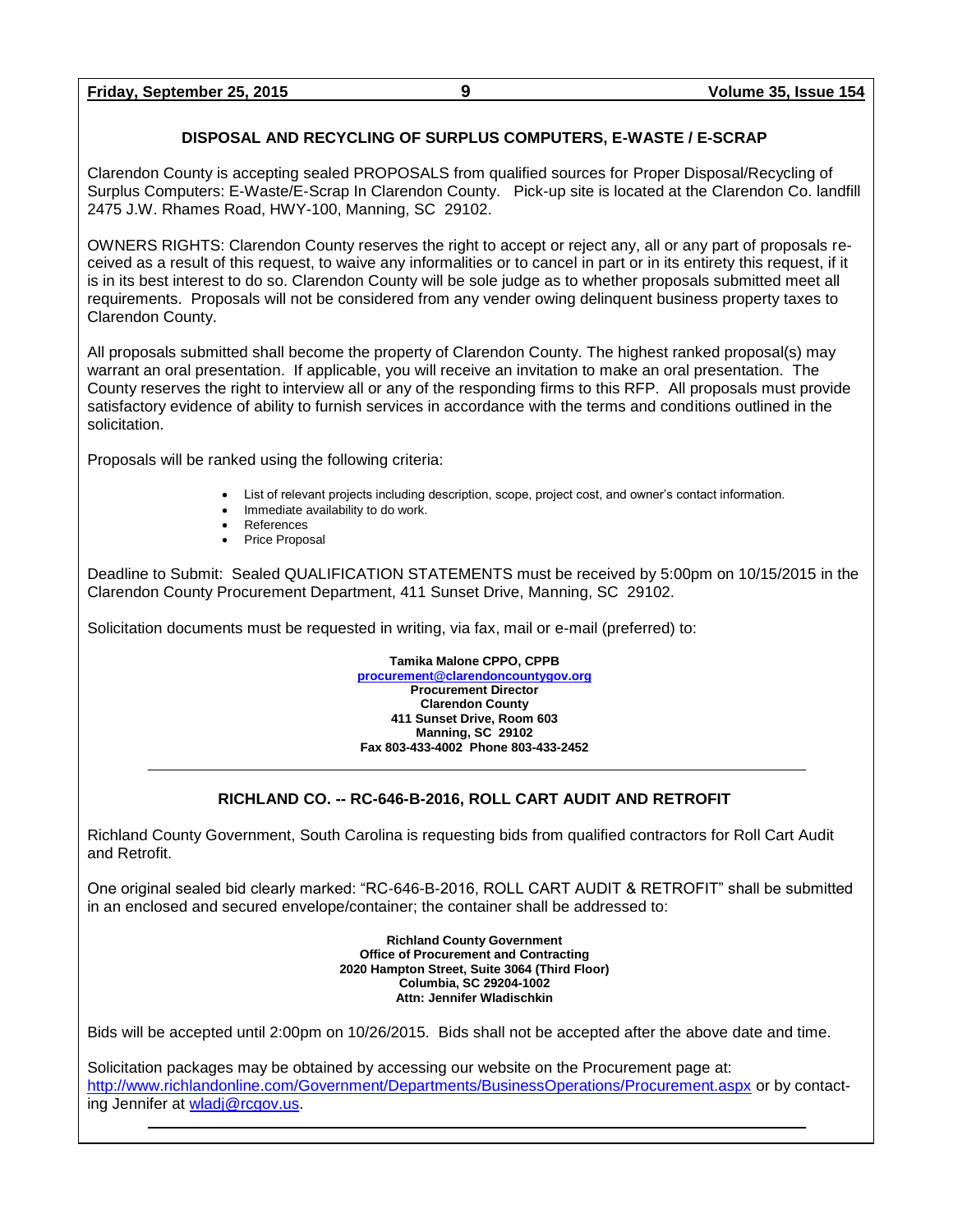| Friday, September 25, 2015                                                                                                                                                                                                                                                                                                                                                                                                         | 10                           | Volume 35, Issue 154                                                                                        |  |  |
|------------------------------------------------------------------------------------------------------------------------------------------------------------------------------------------------------------------------------------------------------------------------------------------------------------------------------------------------------------------------------------------------------------------------------------|------------------------------|-------------------------------------------------------------------------------------------------------------|--|--|
|                                                                                                                                                                                                                                                                                                                                                                                                                                    | Supplies                     |                                                                                                             |  |  |
| Description: MARINE LIMESTONE BASE COURSE, DORCHESTER<br>Solicitation Number: 5400010213<br>Submit Offer By: 10/15/2015 2:30pm<br>Purchasing Agency: Dorchester Maintenance PO Box 96 SAINT GEORGE, SC 29477-0096<br><b>Buyer: SATERIA WEST</b><br>Email: WESTSP@SCDOT.ORG<br><b>Download Solicitation From:</b><br>http://webprod.cio.sc.gov/SCSolicitationWeb/solicitationAttachment.do?solicitnumber=5400010213                 |                              |                                                                                                             |  |  |
| <b>Description:</b> GRANULAR FLOCCULANT 06 (TERM CONTRACT)<br>Solicitation Number: 2016-IFB-21<br>Submit Offer By: 10/15/2015 3:00pm<br>Purchasing Agency: Lexington County, 212 South Lake Drive, Suite 503, Lexington, SC 29072<br>Contact: Kay Keisler<br>Email: kkeisler@lex-co.com Phone: 803-785-8166<br><b>Download Solicitation From:</b><br>https://bids.sciquest.com/apps/Router/PublicEvent?CustomerOrg=LexingtonCounty |                              |                                                                                                             |  |  |
|                                                                                                                                                                                                                                                                                                                                                                                                                                    | For Sale                     |                                                                                                             |  |  |
| Description: SURPLUS PORTABLE CLASSROOM UNITS<br><b>Solicitation Number: 15-006</b><br>Site Visit: Non-mandatory. 10/1/2015 9:00am<br>Location: Fort Mill High School, 215 N. Highway 21 Bypass, Fort Mill, SC 29715<br>Submit Offer By: 10/6/2015 10:00am<br>Purchasing Agency: Fort Mill School District Four, 2233 Deerfield Drive, Fort Mill, SC 29715<br>Direct Inquiries To: schoenmakerc@fortmillschools.org                |                              |                                                                                                             |  |  |
|                                                                                                                                                                                                                                                                                                                                                                                                                                    | <b>Intent to Sole Source</b> |                                                                                                             |  |  |
| SOUTH CAROLINA DEPARTMENT OF SOCIAL SERVICES                                                                                                                                                                                                                                                                                                                                                                                       |                              |                                                                                                             |  |  |
| It is the intent of the South Carolina Department of Social Services (DSS) to issue a sole source procurement to                                                                                                                                                                                                                                                                                                                   |                              | Northrop Grumman System Corporation for the development and implementation of a suite of web-based applica- |  |  |

tions designed to enhance the administration, management, and oversight of the Child & Adult Care Food Program. This will include three core modules: Online Applications, Online Claims and Online Compliance Review capability.

Northrop Grumman System Corporation has extensive experience with integrating the Special Nutrition Program solution with existing systems, including SAP software, which the states uses for the statewide payment system (SCEIS). In addition they have developed the program for Arkansas and several other states.

This Notice of Intent to Sole Source is to determine the availability of vendors able to provide the requested services.

Please send responses via E-mail to SC Department of Social Services, Attn.: Elian Roman, Procurement Manager I, at [elian.roman@dss.sc.gov](mailto:elian.roman@dss.sc.gov) for this Intent to Sole Source. The contact deadline is 10/8/2015 by 3:00pm.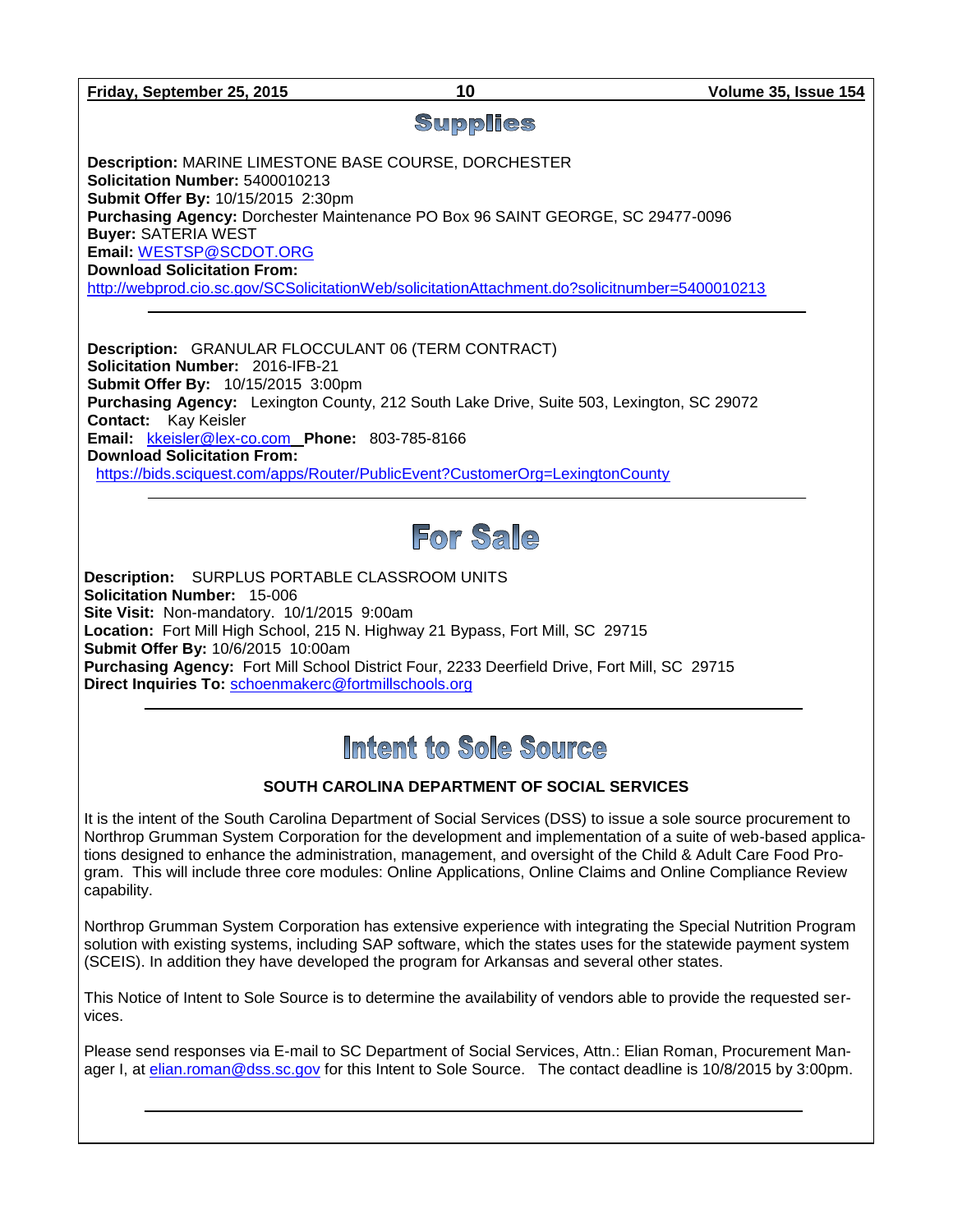# SCBO NOTICES

### **SOUTH CAROLINA COUNCIL OF ENGINEERING AND SURVEYING SOCIETIES IS TAKING APPLICATIONS**

### **FOR A SEAT ON SOUTH CAROLINA BUILDING CODES COUNCIL**

Application Deadline: 10/23/2015

Governor Nikki Haley has the opportunity to appoint one (1) qualified Professional Engineer to the SC Building Codes Council for a term beginning January 1, 2016.

The nominated member of the SC Building Codes Council must be a citizen of the United States and a resident of South Carolina, must be a licensed engineer in this state, must have been engaged in the practice of engineering in this state for at least twelve (12) years, and must have been in responsible charge of important engineering or surveying work for at least five (5) years. Responsible charge of teaching engineering may be construed as responsible charge of engineering work. The primary responsibility of SC Building Codes Council is to accept all requests for variation from the series of codes listed in Chapter 9 of the regulations and to determine which variations, if any, are justified by local conditions and can be enacted after a finding on the record that the modification provides a reasonable degree of public health, safety, and welfare.

The South Carolina Council of Engineering and Surveying Societies is charged, by law, to make recommendations to the Governor from which she must appoint the qualified candidate to the SC Building Codes Council.

The South Carolina Council of Engineering and Surveying Societies is accepting letters of application from Professional Engineers who meet the state's minimum requirements that wish to be considered for the SC Building Codes Council position. It should be noted that the incumbent, Greg Parsons, current Council Chairman, has requested to be reappointed for another term.

The following information should be included in interested engineers' letters of applications: education and collegiate achievements, engineering achievements, professional and technical society activities, civic and humanitarian activities, continuing competence, professional experience, general personal data, and references. Applications with the above information may be submitted by hardcopy or electronically. Applications should be submitted to the SC Council of Engineering and Surveying Societies, c/o Jones, McAden & Associates, PO Box 11937, Columbia, SC 29211-1937 or [joe@jma-associations.com.](mailto:joe@jma-associations.com)

### *DID YOU KNOW…?*

South Carolina Business Opportunities (SCBO) is a daily publication that lists proposed procurements involving goods, services, information technology and construction. According to the South Carolina State Procurement Code, solicitations by South Carolina State Government Agencies that are worth at or above \$10,000 in estimated or actual value must appear in SCBO. Other governmental entities, such as cities, counties and school districts can voluntarily advertise in SCBO. Private entities, such as construction companies (including CM-Rs), are not permitted to advertise in SCBO.

### **JOB OPPORTUNITIES AT SFAA**

The State Fiscal Accountability Authority's procurement division is looking for experienced professionals Please read more about these opportunities below:

[Click Here for Job Opportunities with the Division of Procurement Services](http://procurement.sc.gov/webfiles/MMO_scbo/SCBO%20Online/SFAA_job_opportunities.pdf)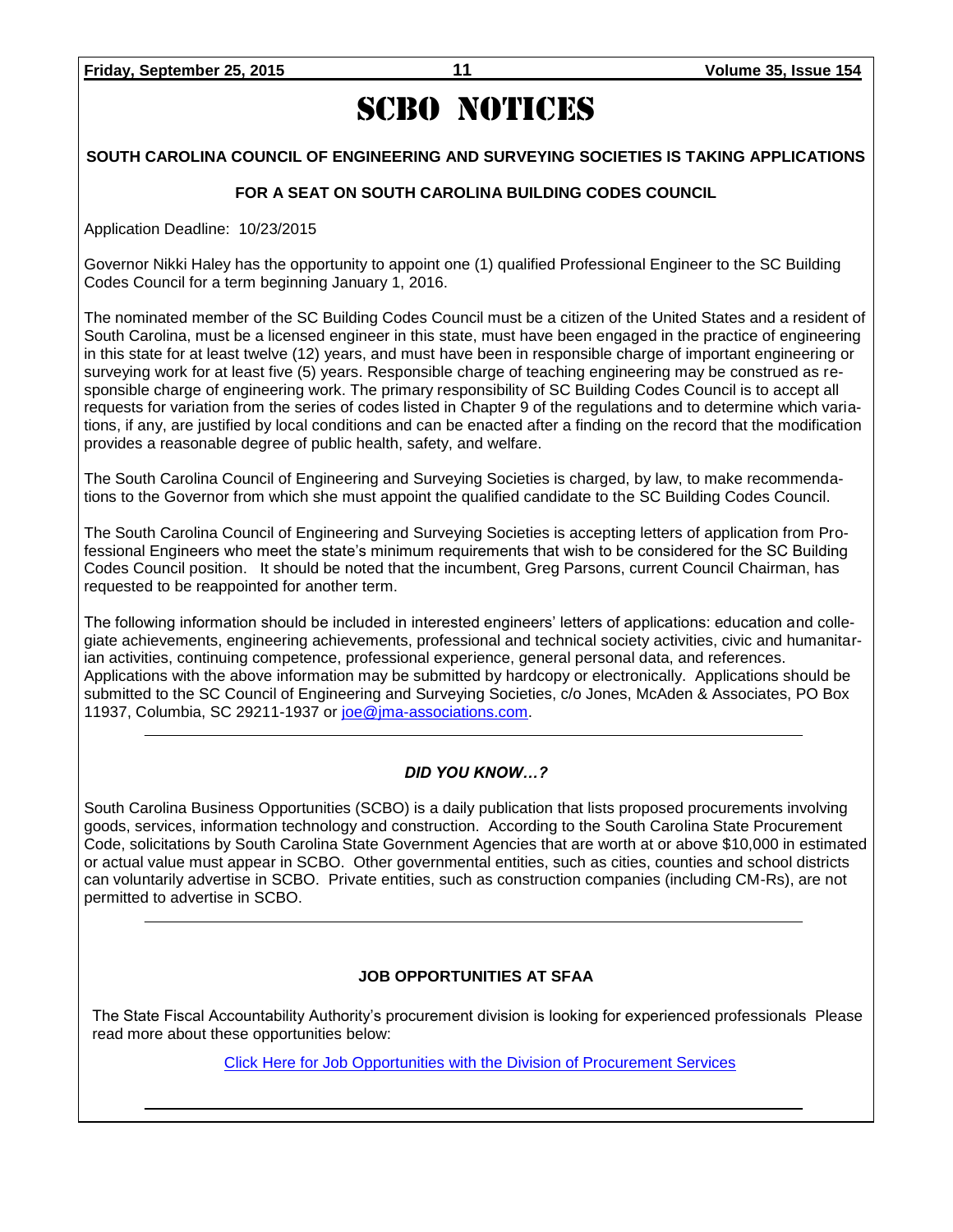### **VENDORS, DON'T NEGLECT TO CHECK THE STATE'S FIXED PRICE BIDS**

If authorized by the original solicitation, the State may use "competitive fixed price bidding" to create procurements with an open response date. These fixed price bids are advertised in SCBO once, but the solicitation may provide for bids to be accepted continuously or periodically during the contract term. The links below take you to a listing of all open solicitations conducted by the central purchasing office using the competitive fixed pricing bidding rules.

> Fixed Price Bids - [Information Technology](http://www.mmo.sc.gov/PS/vendor/PS-vendor-fixed-price-bids-it.phtm) (Open Response Date) Fixed Price Bids - [Supplies & Services](http://www.mmo.sc.gov/PS/vendor/PS-vendor-fixed-price-bids-ss.phtm) (Open Response Date)

### **INSPECTOR GENERAL'S FRAUD HOTLINE**

(State Agency fraud only)

1-855-723-7283 / [http://oig.sc.gov](http://oig.sc.gov/)

### **COMMENTS?**

The Division of Procurement Services encourages you to make your comments via the following methods: Customer Comment System:<http://www.mmo.sc.gov/PS/ccs/MMO-ccs-index.phtm> Telephone 803-737-0600

### **Helpful Links**

To sign up for an RSS feed for SCBO: [http://procurement.sc.gov/PS/general/scbo/scbo-rss.php.](http://procurement.sc.gov/PS/general/scbo/scbo-rss.php).

For information about SCBO: <http://procurement.sc.gov/PS/general/scbo/PS-scbo-index.phtm>

For links to purchasing website across South Carolina: <http://www.mmo.sc.gov/PS/vendor/PS-vendor-other-sol.phtm>

For vendor information: <http://procurement.sc.gov/PS/vendor/PS-vendor-new.phtm>

For vendor registration: <http://procurement.sc.gov/PS/vendor/PS-vendor-registration.phtm>

> Division of Procurement Services homepage: <http://procurement.sc.gov/PS/PS-index.phtm>